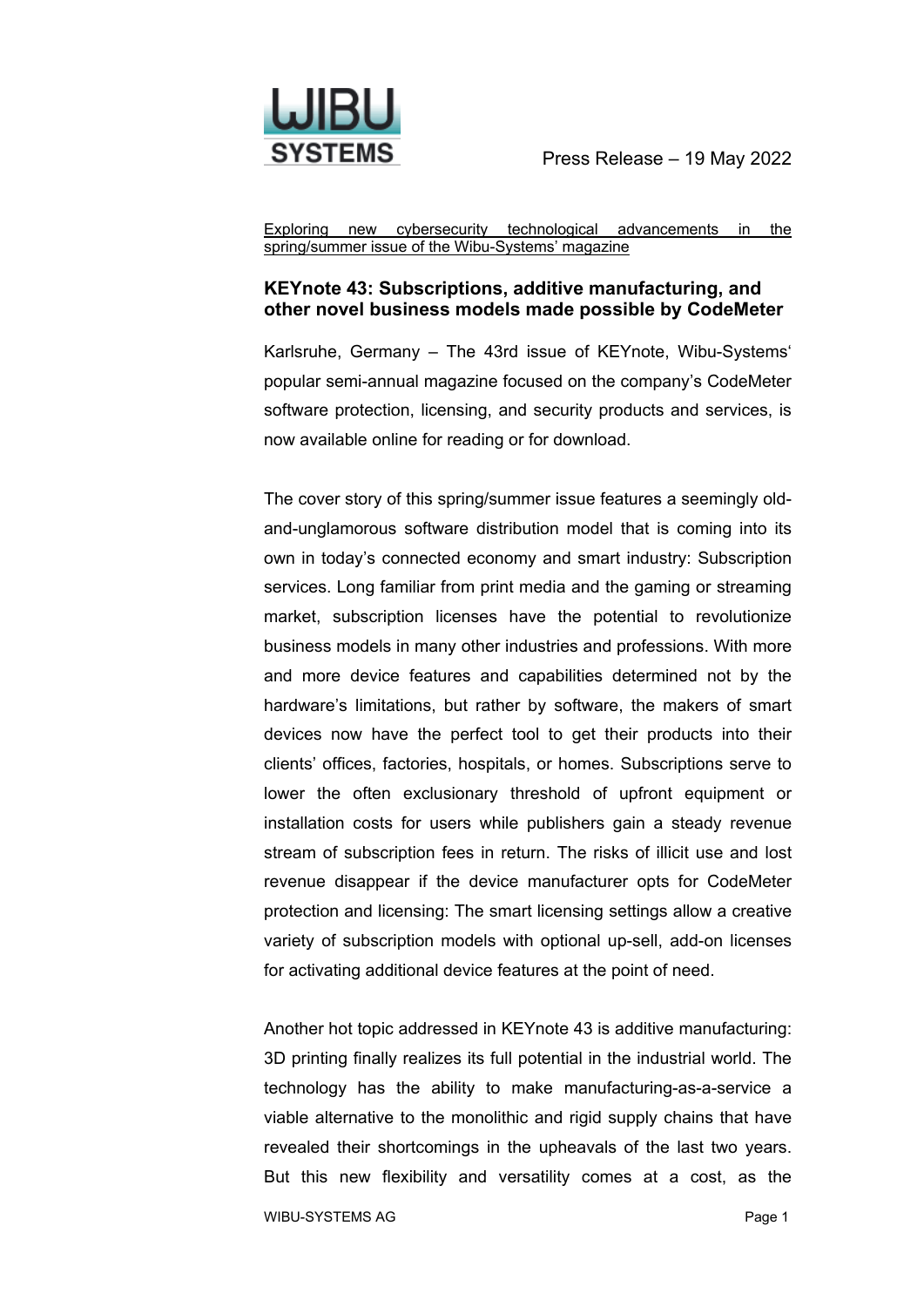

dependence on data flowing freely around the world brings new threats and risks of IP theft, manipulation, and piracy. Wibu-Systems' CodeMeter technology is the perfect solution to deal with this danger, as its encryption and licensing capabilities make it an ideal choice not only for protecting individual IP, but also for creating entire new data and service marketplaces with reliable security and dependable monetization options. This KEYnote article introduces real-life use cases that show the technology already in action in the automotive supply industry.

Cloud licensing is a popular choice for many companies venturing into new business models. Compared to software or hardware-bound licensing, cloud licenses promise an unprecedented level of freedom with the ability to access software or other protected IP from anywhere and at any time. An interesting KEYnote article describes the process for distributing and managing cloud licenses with CodeMeter.

This issue also provides readers with an introduction to Wibu-Systems' multitool for software protection, CodeMeter Protection Suite. It provides a thorough description of the different AxProtector tools for encrypting and protecting software and data, including more specialized features like the dedicated IP Protection mode that is perfect for trial or freemium software or the unique CodeMoving technology for running particularly sensitive code.

MATLAB by MathWorks Inc. is a popular tool for numeric computing in many math-heavy industries and professions, from engineering to finance. Clever developers can turn their MATLAB solutions into standalone applications and build a business from their innovations. This hands-on article demonstrates how CodeMeter is the perfect choice for developers to encrypt, protect, and license their MATLAB standalone applications.